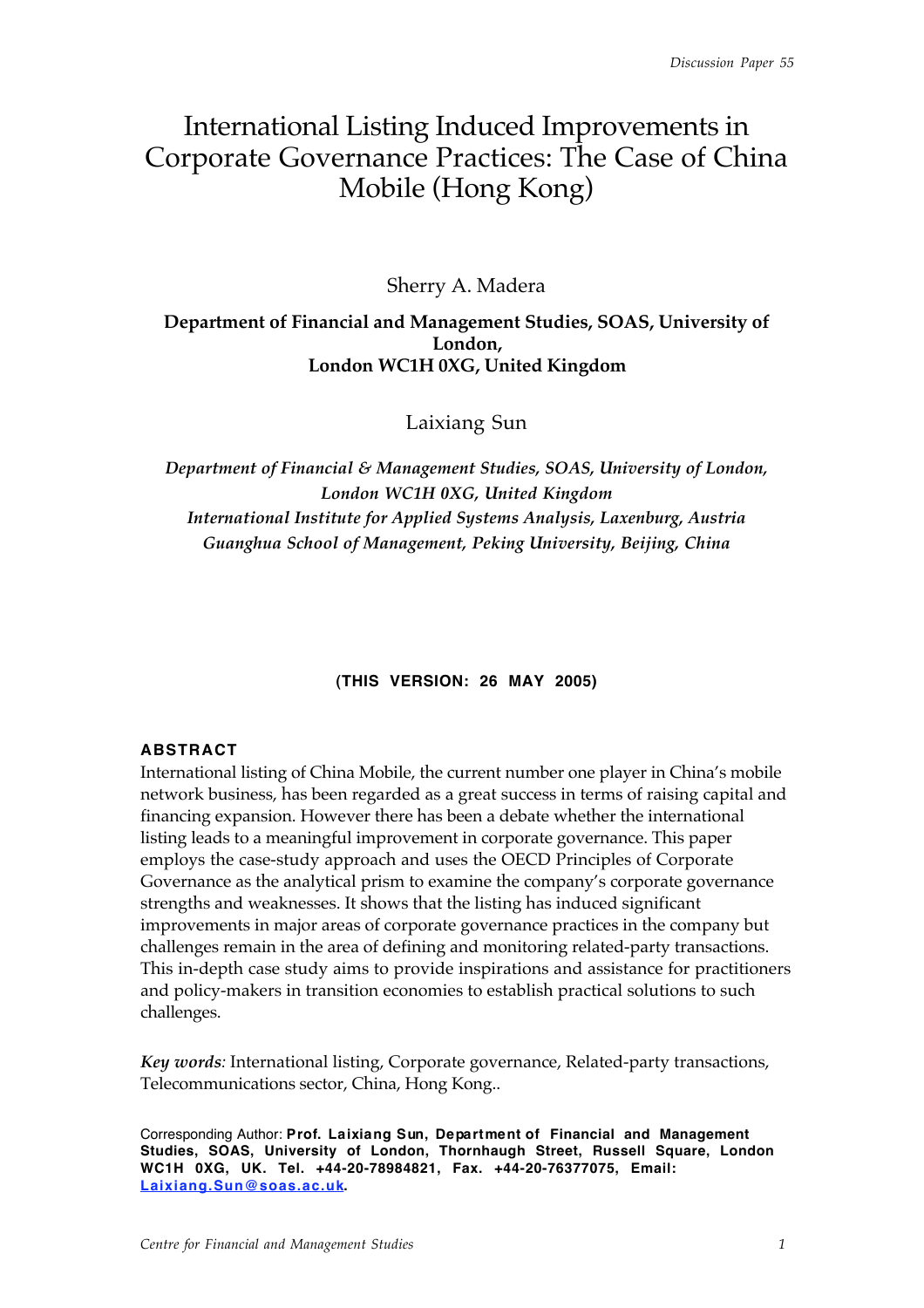*International Listing Induced Improvements in Corporate Governance Practices: The Case of China Mobile (Hong Kong)*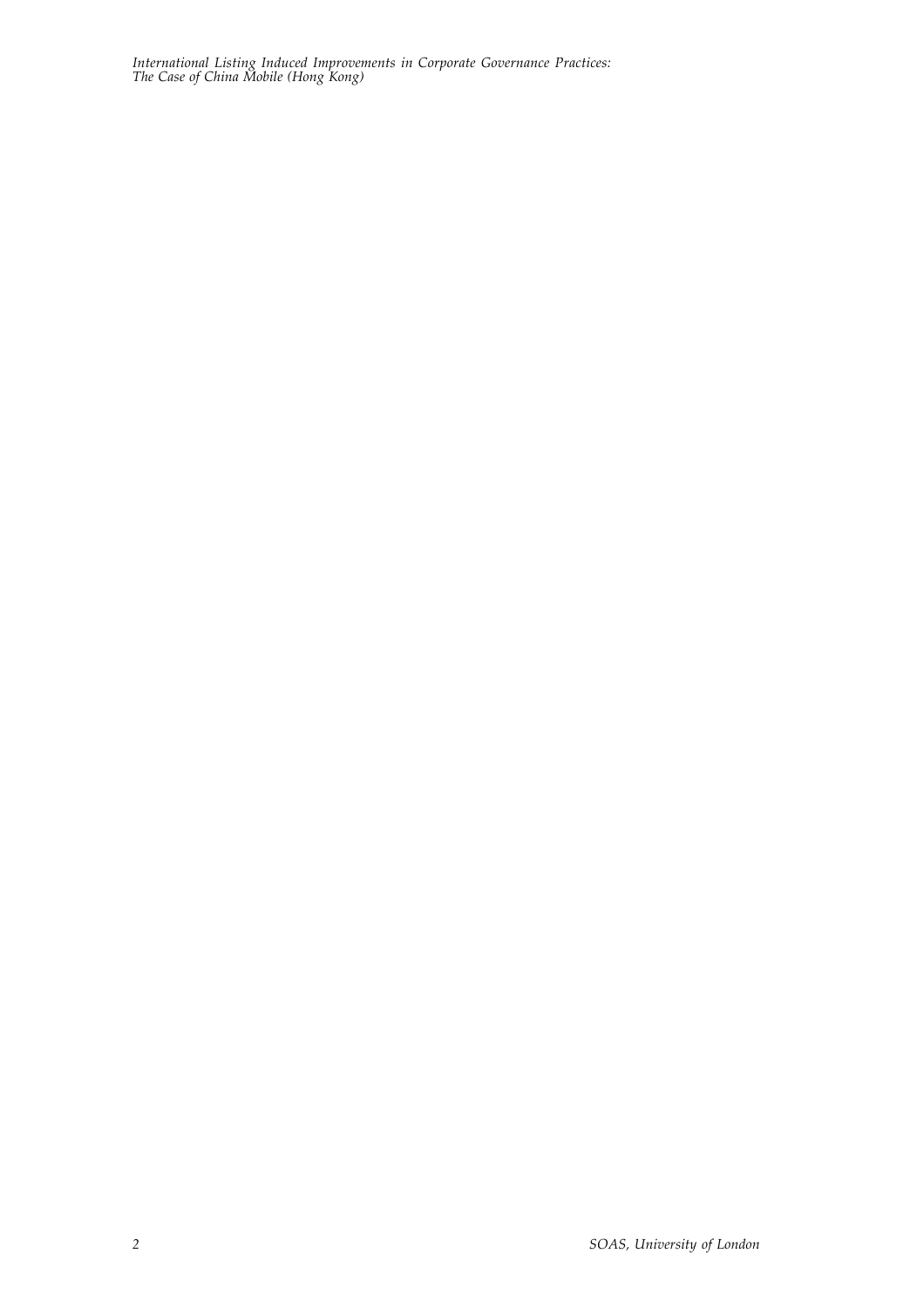### **1. Introduction**

China Mobile (Hong Kong) Limited, the current number one player in China's mobile network businesses, was listed on the Hong Kong and New York stock exchanges on October 22nd, 1997.<sup>1</sup> The listing marked a significant step taken by Chinese government to invite international investors to take part in China's state-controlled telecommunication sector and to push forward corporate ownership and governance reforms in the sector. Different from the majority of telecommunications share offerings around the world which are secondary issues, meaning that the proceeds of the sale flow directly to the government, the initial public offerings (IPOs) of Chinese state-owned companies have been regarded as capital-raising primary offerings (Sun and Tong, 2003). Thanks to the nature of primary offering, China Mobile (Hong Kong) Limited (China Mobile, hereafter) then use the funds raised to purchase operating assets from fully state-owned holding companies and progressively gain the ability to provide mobile telephone and data services in all 31 China's provinces.

While it becomes widely acknowledged that the international listing of China Mobile is a great success in terms of raising capital and financing expansion, there has been a debate whether the international listing leads to a meaningful improvement in corporate governance (Ma, 2002; Tobin and Sun, 2005). China Mobile has been the recipient of numerous awards for its corporate governance standards and investor relations.<sup>2</sup> However, in other publications, China Mobile ranks poorly in the corporate governance league tables (CLSA, 2004). Given the sharp contrast in the existing assessments, in this paper we employ the case-study approach to examine the company's corporate governance strengths and weaknesses in depth. We use the OECD Principles of Corporate Governance as the analytical prism in general. We highlight the inherent difficulties in terms of how to define and monitor connected transactions when the controlling shareholder of the company is also the regulator and monopoly player of the market. We put an emphasis on the efforts taken by both the company and the stock exchanges to find a practical way to partially overcome these difficulties. Given the fact that partially privatized large corporations in transition economies have faced the similar difficulties, such an in-depth case study would be able to provide inspirations and assistance for practitioners and policy-makers in this field to establish practical solutions to these difficulties. $3$ 

The rest of the article is organised as follows. Section 2 provides background of China Mobile. Section 3 presents the analytical prism. Section 4 examines the

<sup>1</sup> The company was called China Telecom (Hong Kong) Limited at the date of the initial public offering and changed its name to China Mobile (Hong Kong) Limited on June 28<sup>th</sup>, 2000 with the approval of shareholders.

<sup>2</sup> These awards include, for example, in 2003, the IR Magazine Asia Award for "Best IR from a Chinese Company" and IR Magazine China Award for "Best IR from a PRC Company"; in the same year China Mobile also was part of the Financial Times' "Global 500 Largest Companies" list, Business Week's "Global 1000 Most Valuable Companies" list and Forbes' "World's 400 A-List Companies" (China Mobile Annual Report 2004).

<sup>3</sup> A theoretical analysis on the role of bureaucratic entrepreneurs in promoting the rapid growth of China's telecommunications sector has been conducted by the same research group, see Tobin and Sun (2005).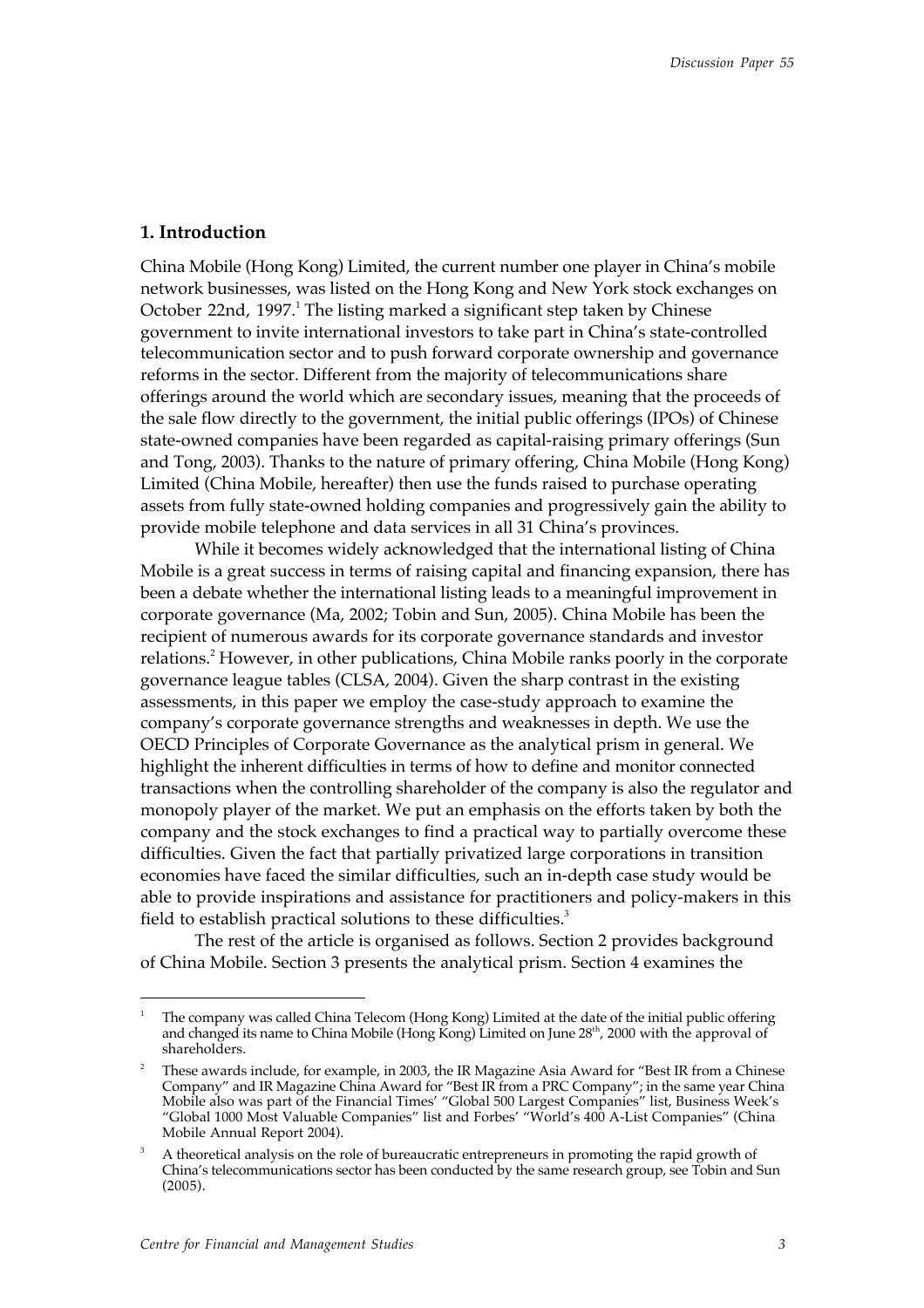international listing induced improvements in information disclosure and transparency. Section 5 discusses the inherent difficulties in defining and monitoring relatedparty transactions. It also analyses the achievements which have been made by both the company and the stock exchanges in this regard and the remaining challenges. Finally Section 6 summarises and makes concluding remarks.

# **2. Company Background**

Before its IPO, China Mobile's assets were entirely state-owned by the Ministry of Posts and Telecoms (MPT). In preparation for the IPO, major assets and ongoing businesses related to the provision of mobile telephony in China were restructured into a series of offshore, Hong Kong-based and domestic companies. All of these companies were ultimately owned by the MPT. The key assets of the MPT included in the China Mobile's IPO were the mobile phone businesses operating in the provinces of Guangdong and Zhejiang. Chinese mobile network operators like China Mobile are regulated by the government on a provincial basis. They are bound by substantial licensing and government permission to operate. At the time of its IPO, China Mobile only had licences to operate in Guangdong and Zhejiang and all of its ongoing business was transacted in these two provinces.

After the IPO, Chinese government held 75.7 per cent of the total outstanding shares through its holding vehicle China Mobile Hong Kong (BVI) Limited and public investors, including Vodafone, held the remaining 24.3 per cent. The IPO resulted in net proceeds of over US\$4 billions,<sup>4</sup> which were earmarked for expansion into other Chinese provinces by means of acquisitions. In accordance with this strategy, China Mobile conducted a series of transactions to acquire a total of 29 additional provincial and provincial city level mobile telephony companies. This gave China Mobile the ability to provide mobile telephony and data services in all 31 Chinese provinces as of July  $1<sup>st</sup>$ , 2004.<sup>5</sup> The consideration for these transactions was a mixture of cash and newly issued China Mobile shares. In order to provide for the cash requirements of these transactions, China Mobile issued debt in the form of convertible and non-convertible loans, and sold additional tranches of equity to international institutional investors.

Following the decisions of the Ninth National People's Congress, which was conducted in March 1998, a reorganization of certain ministers took place in the year. One result of this reorganization was that all of the administrative functions of the MPT were assumed by the newly formed Ministry of Information Industry (MII). As a consequence, all of the counterparties to China Mobile's acquisitions were controlled by the MII.

China Mobile's successful fundraising efforts and its pursuit of acquisition-led expansion strategy have been marketed globally and in so doing have earned the company an international investor base. Its stock price reached an all time high in early 2000, and has since been in line with the global stock market downturn.

<sup>4</sup> Actual net proceeds of the company's IPO and sale of Shares to the Corporate Investors were US\$4,039,738,989 as per China Mobile 20f Filings 1997.

<sup>5</sup> The acquisitions were conducted as follows: 1998: Jiangsu Mobile, 1999: Fujian Mobile, Henan Mobile, Hainan Mobile, 2000: Beijing Mobile, Tianjin Mobile, Shanghai Mobile, Shandong Mobile, Hebei Mobile, Liaoning Mobile, Guangxi Mobile, 2002: Anhui Mobile, Jiangxi Mobile, Sichuan Mobile, Hubei Mobile, Hunan Mobile, Shaanxi Mobile, Shanxi Mobile, Chongquing Mobile, 2004: Autonomous regions of Inner Mongolia, Jilin, Heilongjiang, Guizhou, Yunnan, Tibet, Gansui, Qinghai, Ningxia, XinJiang.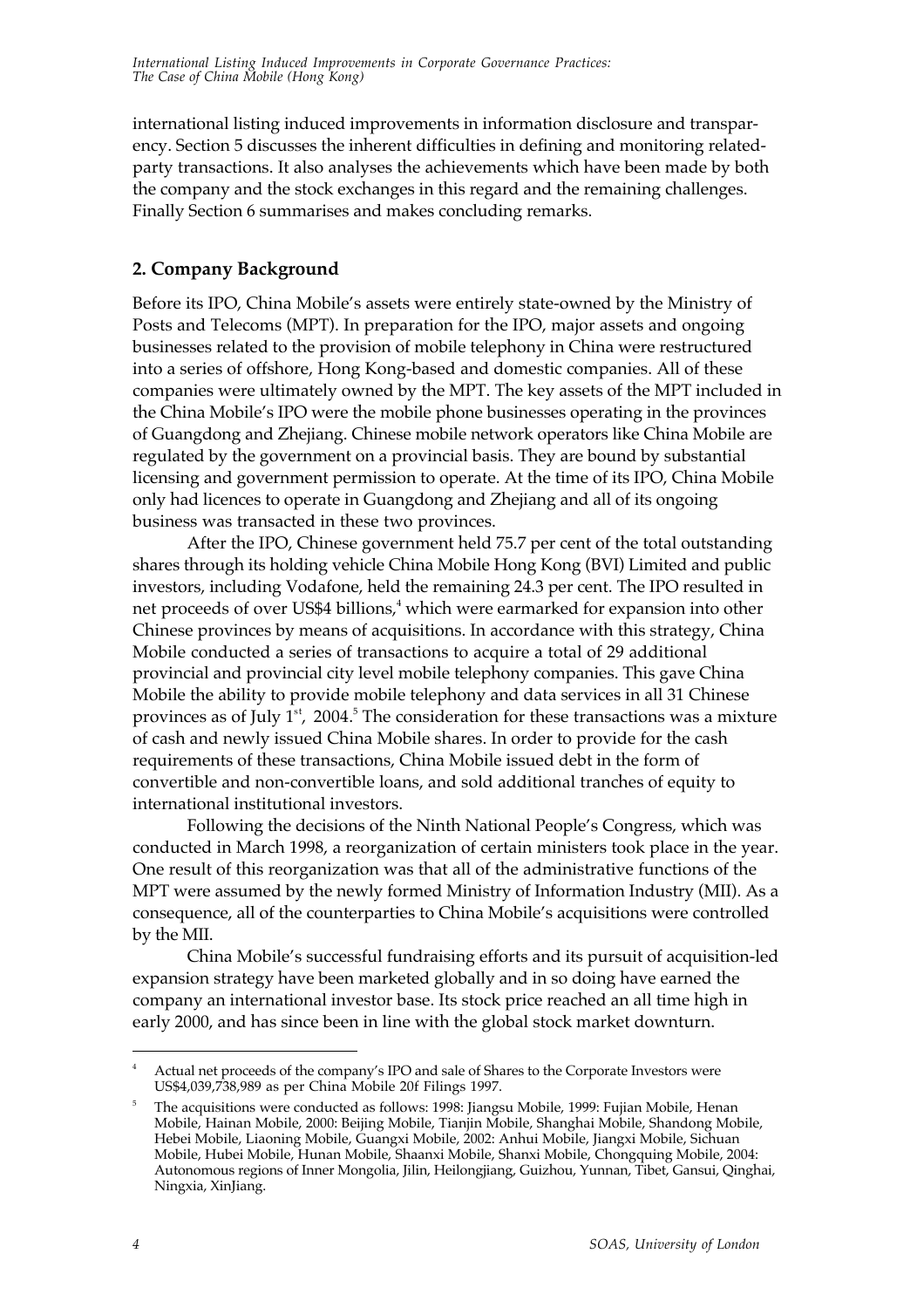However, the stock price of China Mobile has often outperformed the Hang Seng overall index. Since April 2003, China Mobile's stock price has shown a much stronger upward trend than the Hang Seng Index (Figure 1) and its financial fundamentals are strong. China Mobile has been profitable since its listing in 1997 and has kept strong growth in both turnover and profits annually. In 2004, the company posted turnover of RMB 192 billion; as compared to RMB 159 billion in 2003, and RMB 15.5 billion 7 years earlier when it did its IPO. Profits show similar growth. In 2004, China Mobile posted profits of RMB 42 billion, a figure substantially in excess of profits announced in 2003 of RMB 36 billion (China Mobile Annual Report, various years).<sup>6</sup> Since the government tightly regulates tariffs and fees in the telecoms industry, this growth is directly tied to growth in the number of mobile users that subscribe to China Mobile services. China Mobile's subscriber base reached 204.292 million users at December 2004, from an initial base of 3.4 million in 1997, indicating a staggering increase of over 590 times in 7 years. In line with its financial success, in December 2002, the company announced its first ever dividend payout (at a 20 per cent payout ratio), and has grown its dividends steadily in 2003 and 2004 to payout ratios of 21 per cent and 32.7 per cent respectively (China Mobile Annual Report, various years; China Mobile 20f Filings 2002, 2003, 2004).

**Figure 1. Share price index of China Mobile versus index of Hang Seng** (31/10/1997 = 1.0)



**Source: DataStream.**

 $6$  The exchange rate during 1997-2005 is around US\$1 = RMB 8.28.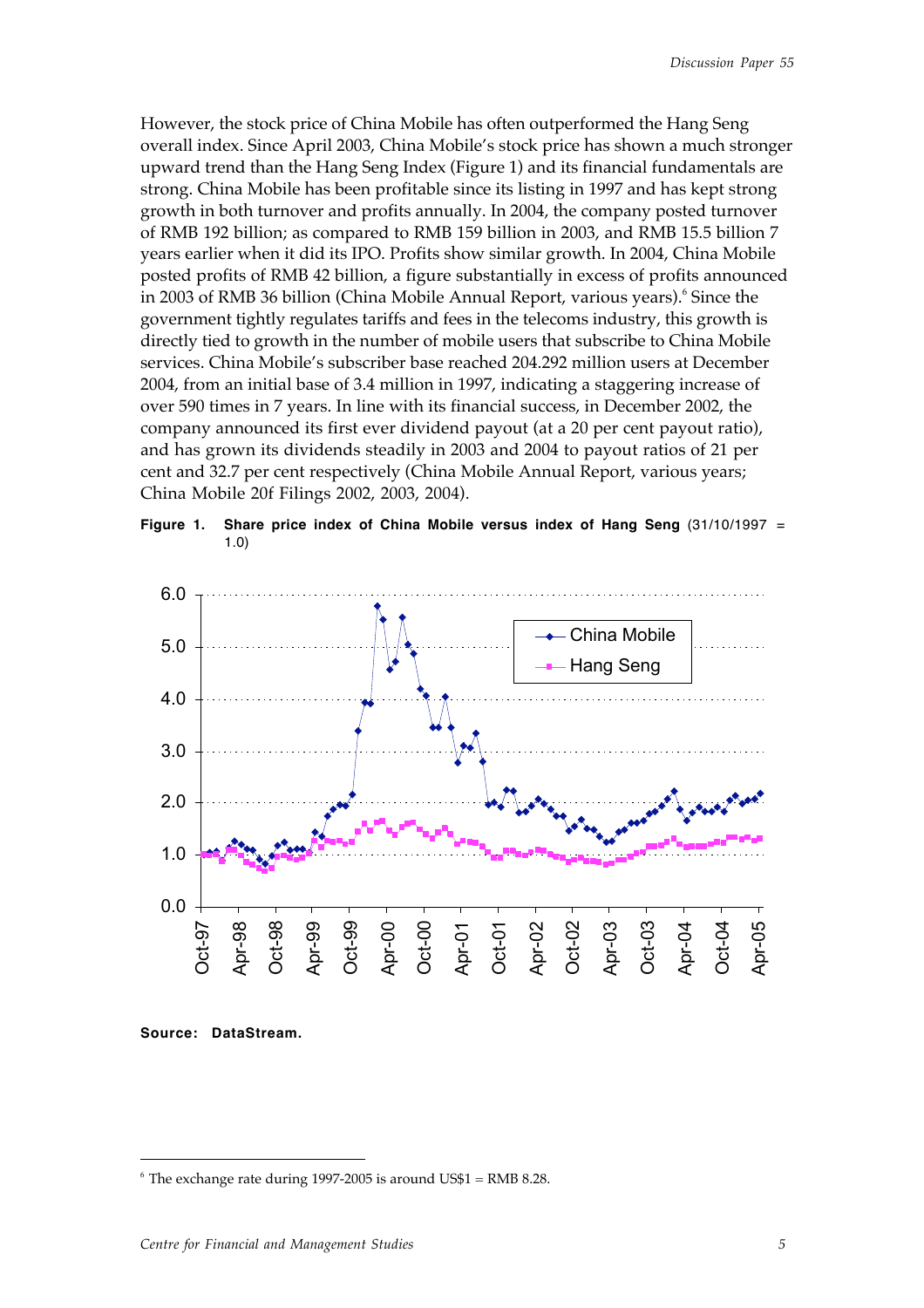# **3. Analytical Prism**

In order to attract and retain international investors, China Mobile has recognized the importance to review and upgrade its corporate governance practices and to bring them up to international standards. The company's primary listing is on the Hong Kong Stock Exchange (HKSE) and the stock trades as American Depository Receipts (ADRs) on the New York Stock Exchange (NYSE).<sup>7</sup> Therefore, the company is subject to the Hong Kong Listing Rules, Hong Kong Companies Ordinance and US federal securities laws as they apply to non-US firms.<sup>8</sup> However, the more evolved corporate governance principles recommended by both the HKSE and NYSE are adhered to by companies on a purely voluntary basis. In corporate governance terms, the HKSE is ranked as one of Asia's best. In the 2004 CLSA CG Watch report on corporate governance in Asia, Hong Kong was ranked number two in the Asian countries, second only to Singapore. The CLSA report also acknowledges that the Asian region lags North America and Europe in corporate governance terms (CLSA, 2004). Therefore, in order to accommodate the international nature of its investor base and its ambition to be a strong player in leading international markets, it would be more appropriate to use an international standard to assess China Mobile's corporate governance, rather than rely entirely on comparison with its HKSE peers or other Chinese corporations. This paper will use the OECD Principals of Corporate Governance (OECD, 2004) for this assessment.

These Principles were unanimously endorsed by 29 OECD ministers in May 1999, and were later welcomed by the G7 leaders at the Summit in Cologne in June 1999. The International Corporate Governance Network (ICGN), an investor-led body representing more than US\$6 trillion in assets, welcomed the Principles as good common ground among diverse interests, practices and cultures. ICGN agrees that along with traditional financial criteria, the governance profile of a corporation is now an essential factor that investors take into consideration when deciding how to allocate their investment capital (Monks and Minow, 2004, Chapter 5). This view is echoed in the data compiled by the Asian Corporate Governance Association (ACGA) regarding market beta. Market beta is defined as a measure of an asset's risk in relation to the market; a higher beta indicates a higher risk and therefore more volatile price movement (Dreman, 2003). The findings in the ACGA report support the theory that market beta is a function of *both* corporate governance and its more traditional determinant, risk (CLSA, 2004, p. 14).

The OECD Principles were amended after a review conducted in 2002 and the 2004 version includes 6 major tenets of corporate governance. These are that a company should ensure: (1) the basis for an effective corporate governance framework exists, (2) the rights of shareholders, (3) the equitable treatment of shareholders, (4) the role of stakeholders in corporate governance, (5) disclosure and transparency are adequate, and (6) the responsibilities of the board are fulfilled (OECD, 2004). Although China is not a member of the OECD, these Principles are intended to assist governments in both the OECD and non-OECD states to evaluate and improve their corporate government practises. More relevantly, China Mobile is incorporated in Hong Kong and listed on HKSE and NYSE. These lead the OECD Principles to be

<sup>7</sup> The ADR ratio began at 20:1 and on July 5, 2000 changed to 5:1.

<sup>8</sup> The HKSE listing rules refers to the "Rules Governing the Listing of Securities on The Stock Exchange of Hong Kong Limited". The relevant US laws includes US Securities Exchange Act of 1934, Sarbanes-Oxley Act of 2002, Listing Standards of NYSE as far as they apply to non-US issuers.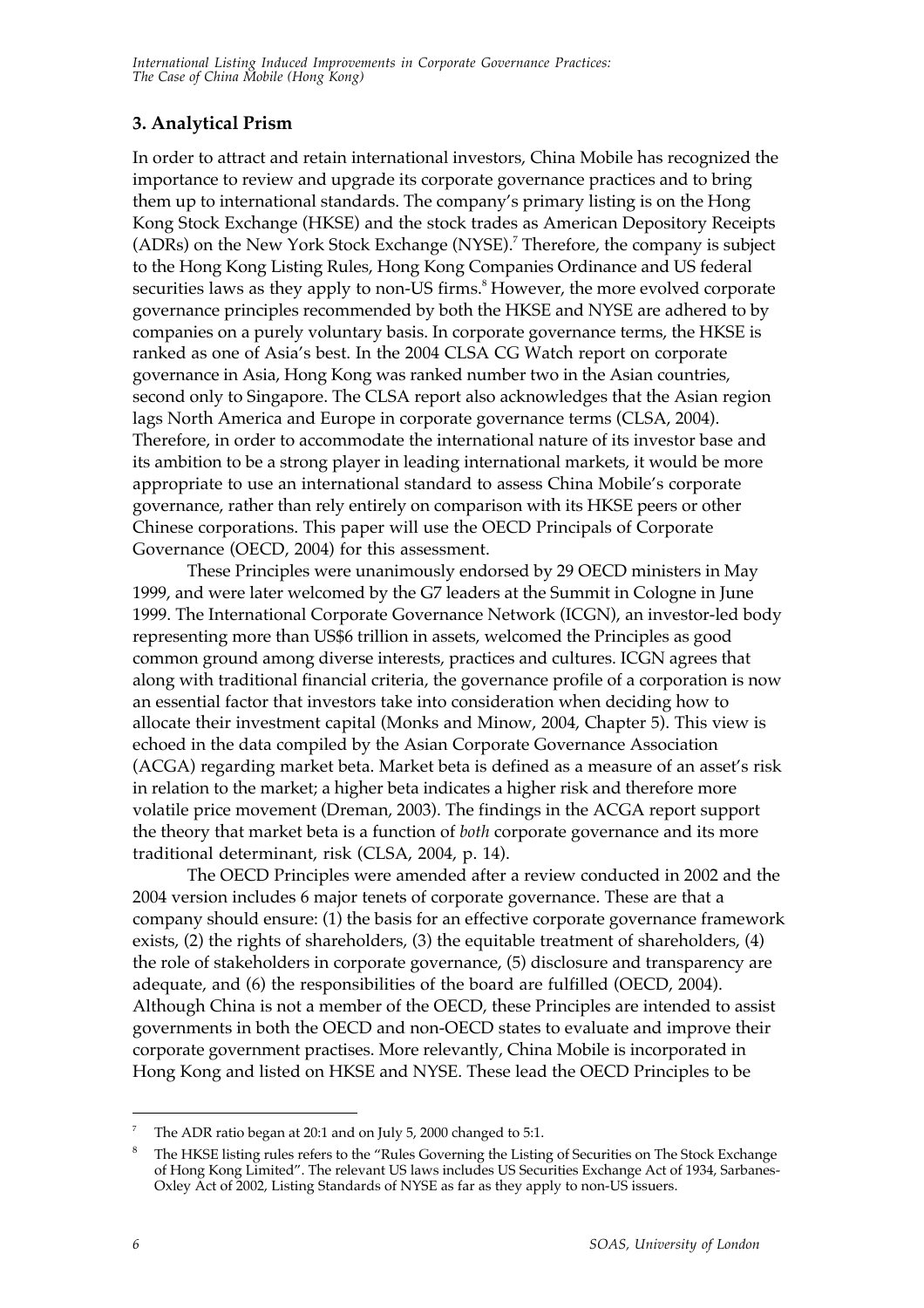appropriate for reviewing China Mobile's corporate governance practice. The international listing itself has aimed at ensuring the Principles 1 to 3, which do not convey much requirement at individual company level for radical improvement after joining the market. Therefore in this case study, we will focus on the remaining three Principles. They are (a) Disclosure and Transparency, (b) Responsibility of the Board, and, (c) Role of Stakeholders. Our review will follow each of these three Principles closely and briefly on the others.

### **4. Improvements in Disclosures and Transparency**

The main goal of the Disclosure and Transparency Principle is to provide shareholders with sufficient information to make investment decisions. This goal affects a wide range of corporate areas including financial and operating results of the company, company objectives, major share ownership and voting rights, remuneration policy for directors and key employees, information about board directors and their independence, related party transactions, foreseeable risk factors, issues regarding employees and stakeholders, and the corporate governance code to which the company is required or voluntarily adheres to. In order to determine what information should be disclosed within the areas outlined, the concept of materiality appears. Material information is defined by the OECD as "information whose omission or misstatement could influence the economic decisions taken by users of information" (OECD, 2004). In the case of China mobile, the company provides good transparency to major areas of the business, while it leaves other facts about the company vague.

First, regarding the financial and operating results of the company, the information given is clear and the standards used for consolidating the financial reports after the multiple acquisitions are uniform. All reports use HK GAAP standards in which results of operations are accounted for from their date of acquisition as opposed to US GAAP which utilises the "pooling of interests" method (China Mobile 20f Filings, various years). Since listing in 1997, China Mobile has annually provided a clear outline of the impacts of using HK GAAP versus US GAAP on its financial statements. This is good practise, but the company could be able to do more to clarify its financial situation for international investors. A comparable example in this regard is Infosys, an Indian IT services company listed on the Mumbai Stock Exchange and regarded as the star in Asia's corporate governance stakes. Infosys reconciles its accounts in 8 different sets of GAAP (Barton *et al*., 2004). China Mobile includes relevant exchange rates between currencies (RMB, US\$ and HK\$), to facilitate investor's review of the financials. The use of multiple currencies in the annual report of an internationally listed company is a necessary evil. However, stating accounts, payments, contracts and dividends in various currencies can be confusing to the reader and investors could benefit from further homogeny within the documentation. In summary, the financial reporting of China Mobile has some flaws, but on the whole conforms to the disclosure requirements set out in the OECD Principles.

The Principle's recommendation to outline remuneration of directors on a personal basis has been clearly stated since the first draft of the OECD Principles in 1999. Nevertheless, until its 2004 annual report, China Mobile has only stated the aggregate payment made to directors and key employees. In terms of overall impact of the director's remuneration on the financial statements of the company, China Mobile has among one of the lowest ratios of remuneration to net profit in Asian listed companies, at a level of only 0.051 per cent (CLSA, 2004, p. 42), but the fact remains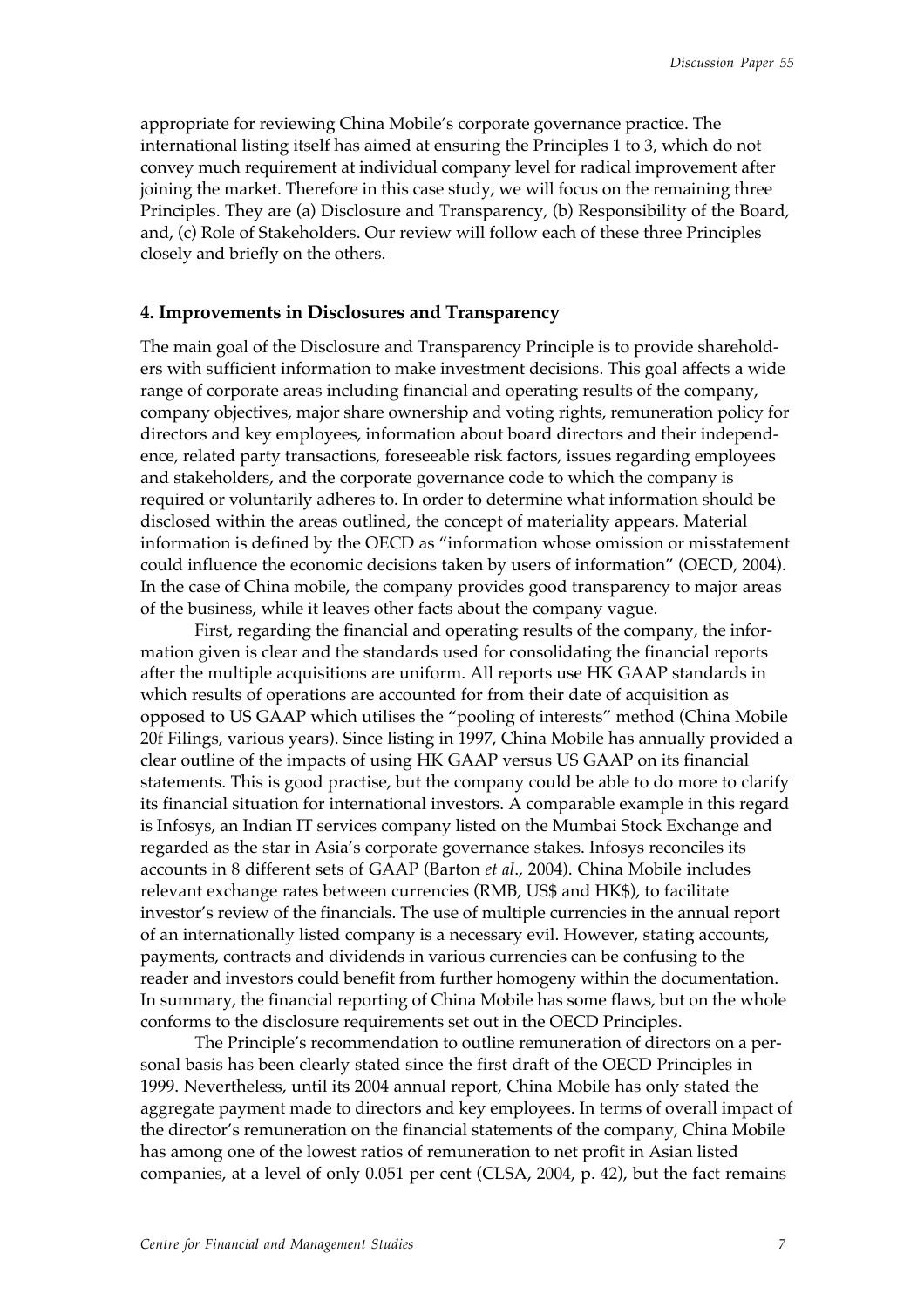that the company did not comply with the guideline to provide investors transparent information on the exact breakdown of the directors' remuneration until this year.

Second, general information about the members of the Board of Directors and the major share ownership and voting rights are clearly stated in the company's annual filings. The Board members have changed substantially year on year with only 4 of 13 directors serving on the board for more than 3 years. During any changes to directorships, information is provided to stakeholders on the new director's background and connection with the company and it is clearly stated if the director is executive, or non-executive and, if non-executive, if that director is considered by the company to be independent. Regarding directors, the company complies with the disclosure requirements, however, as we will discuss later in Section 5, its corporate governance practices regarding board composition and independence are questionable. The matter of share ownership has been made simple for China Mobile as at no time in the company's history has any shareholder except its holding company (China Mobile Hong Kong (BVI) Limited), owned more than 10 per cent of the company's shares, and therefore the share ownership for parties other than the holding company and key executives has not been material. However, since flotation, there has been a growing pool of granted share options to key executives. These options have varying strike prices and expiry dates; all of which are fully disclosed to investors in the company's annual reports. In 2002 a new share options scheme was adopted and the old scheme terminated. Information on this change was clear and timely. Therefore, the requirements of disclosure for these areas have been met by China Mobile.

Third, in the areas of company objectives, foreseeable risk factors and employee and stakeholder issues, China Mobile is also providing sufficient transparency. Growth through acquisition, organic growth in mobile user subscriber base, and migration of products and services to include data revenues as well as voice revenues have all been clearly stated as objectives for the company since the first investor communications in 1997 (China Mobile 20f Filings 1997), or as soon as they have become relevant. The company has excelled in providing a robust list of risk factors to its business and updating the list when new factors emerge, as evidenced by their outline of the affects of the SARS epidemic on their business in 2003 (China Mobile 20f Filings 2003). Furthermore, issues regarding employees and stakeholders in terms of legal proceedings and issues that will affect their involvement with the company have largely not been material. Therefore in the above-listed three areas of disclosure, China Mobile has shown close adherence to the OECD Principles.

China Mobile has adopted the Code of Corporate Governance Practises issued by the Hong Kong Stock Exchange in 2004 and therefore adheres to OECD's Principle regarding the framework of corporate governance. The company first publicly documented its corporate governance policies in the 2001 Annual report and has continued to outline specific changes and initiatives engaged by the company to foster improved corporate governance. These areas are clearly stated in its filing documents and much emphasis has been placed in recent years on the firm's commitment to fostering good corporate governance policies. This is a good start. China Mobile recognises that it does not comply with all of the NYSE listing rules, which in some regards are stricter than the rules for the HKSE. To date, there has been no indication in the publications to shareholders that the company intends to comply with the NYSE listing rules as a show of the firm's true dedication to outstanding corporate governance. While China Mobile has outlined the areas that fall short of the heightened recommendations of the NYSE market, and is therefore providing good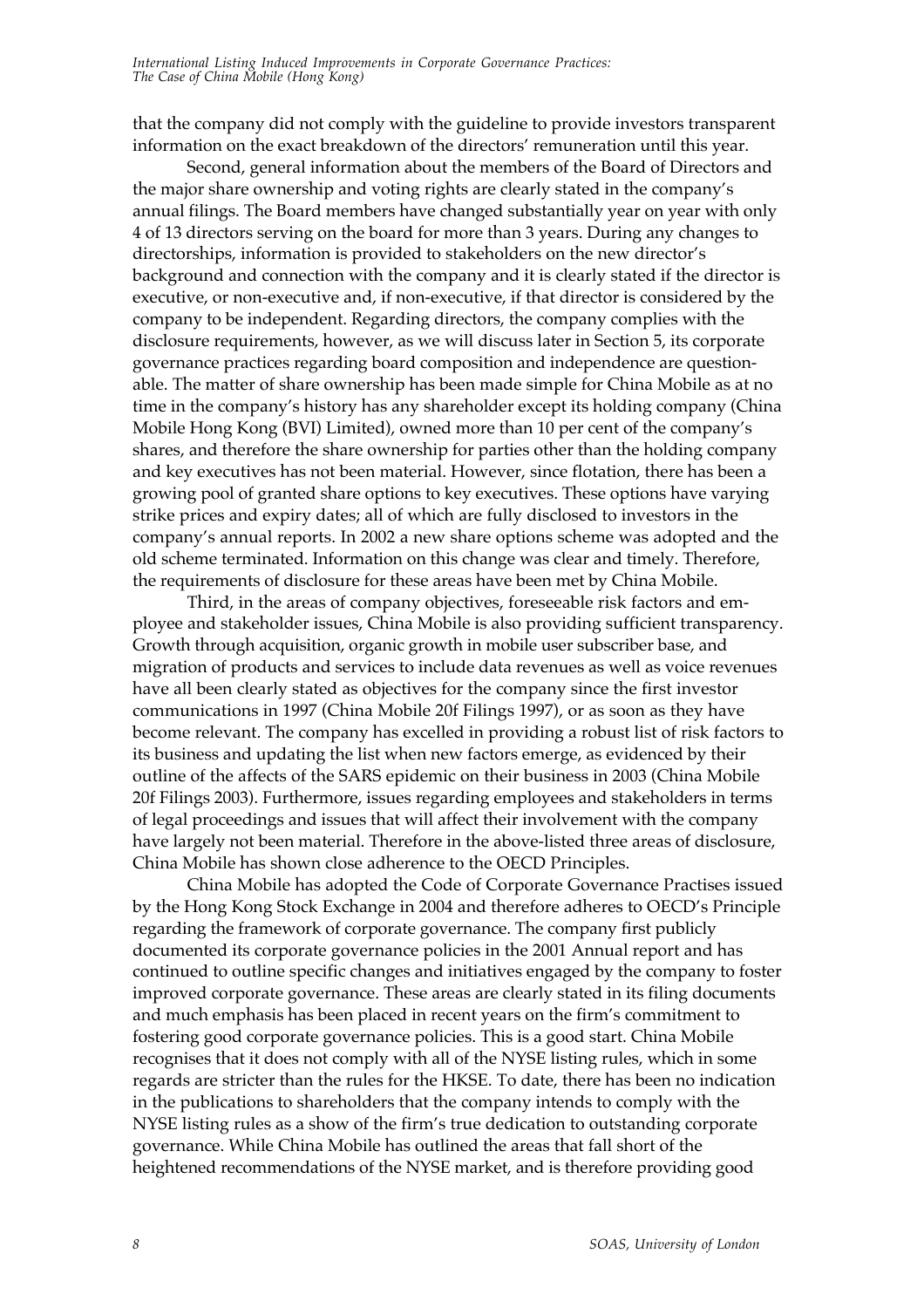disclosure and transparency, it would be a stretch to commend the company on striving actively to overachieve on corporate governance. While the company does state its framework for corporate governance as required by the Principle of Disclosure, in order to improve, it would be advantageous to both disclose the NYSE standards and adhere to them.

### **5. Progresses and Challenges in the Area of Related-Party Transaction**

The primary area of concern with respect to China Mobile's disclosure requirements rests in its disclosure of related party transactions. China Mobile is ultimately controlled by the MII. The MII is responsible for the provision of regulations to the telecommunications industry in China. Therefore, nearly all of the material contracts that China Mobile enters into in the normal course of business are entered into with the MII or its related parties. These include roaming and interconnection arrangements, licensing of China Mobile trademark, spectrum fees, sharing of inter-provincial transmission line leasing fees, prepaid services, platform development, property leasing and management services, construction and related services, equipment maintenance and related services, transmission tower related agreements, and telecommunications services. All of these contracts, agreements and understandings and the risks associated with them are disclosed in the company's annual reports. Obviously, these agreements are all material and essential for China Mobile to continue to offer services to its customers.

The HKSE has granted the company waivers from compliance with the normal approval and disclosure requirements related to connected transactions under the Listing Rules,<sup>9</sup> with conditions. Primarily, these conditions are that the agreements are entered into in the normal course of business and, more significantly, the independent non-executive directors will annually review the transactions and the board of directors will approve them. These conditions put the onus to monitor related party transactions on the board of directors and, specifically, on the independent nonexecutives who sit on the relevant board subcommittees. Regarding the disclosure and transparency requirements, through the granting of the waiver from the HKSE, China Mobile is in line with corporate governance principles. However, this special arrangement clearly makes the Principle of Responsibilities of the Board of Directors become critically important.

As outlined earlier, China Mobile has been very acquisitive since 1997. These acquisitions have all been acquisitions of SOEs that are mobile network operators in various jurisdictions.<sup>10</sup> These transactions all had a related party as the counterparty to the acquisition. This has resulted in stock and cash being paid by China Mobile to its largest shareholder as consideration for these transactions. As a direct result, China Mobile Communications Corporation (CMCC), which controls China Mobile via its control vehicle China Mobile Hong Kong (BVI) Limited and which itself is fully (100 per cent) controlled by the MII and Chinese government, has retained in excess of 75 per cent of the fully diluted share capital of the listed company. Retaining this ownership level benefits the Chinese government because with a ownership of 75 per

<sup>9</sup> Except for specific areas including trademark licencing and prepaid services

 $10$  With the exception of the acquisition of a network business coordination company and a network planning and design company in July of 2004 as referenced in China Mobile 20f Filings 2003.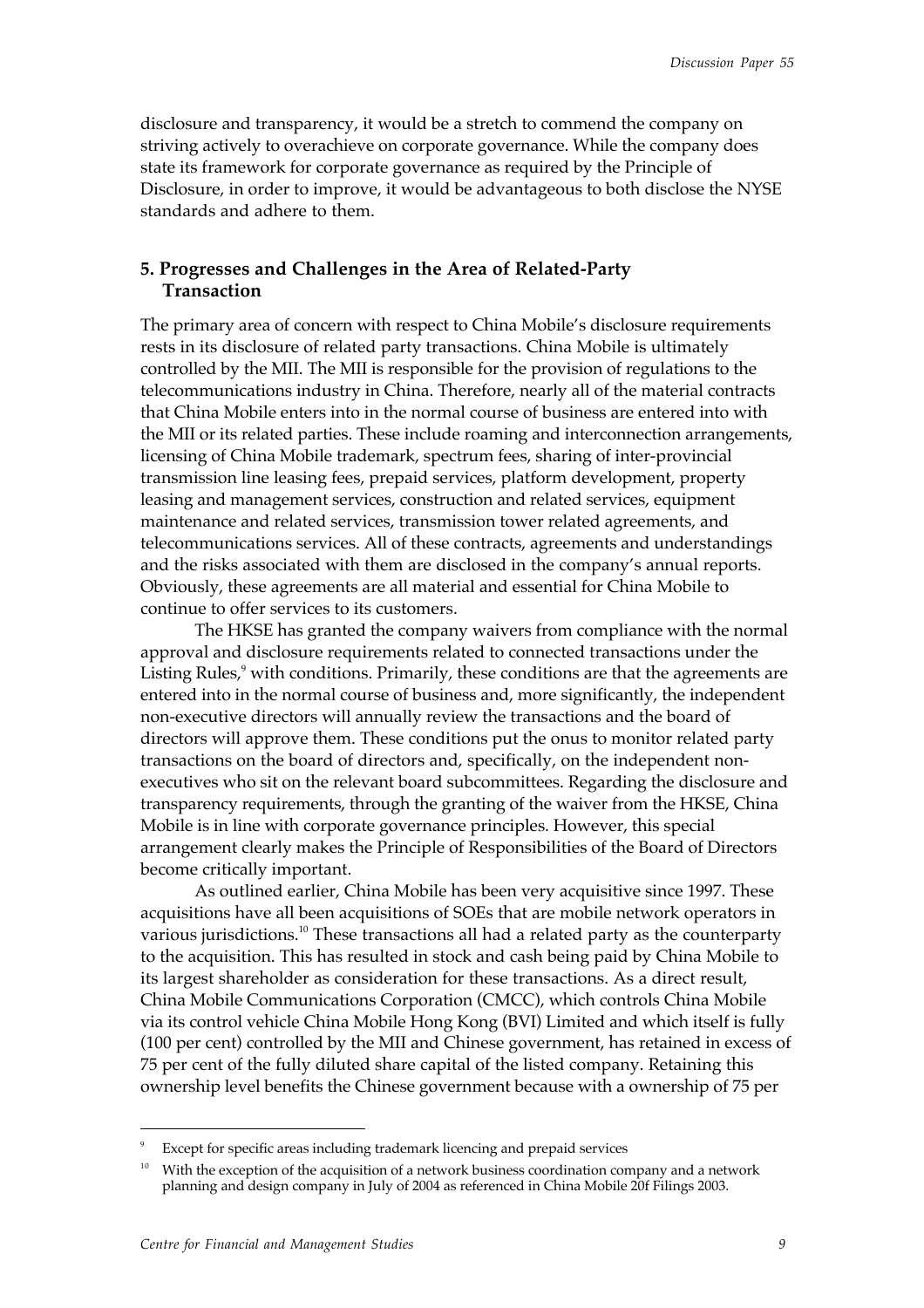cent it can control the strategy and operating decisions of China Mobile and gives the MII the right to nominate the entire board of directors and, in turn, indirectly influence the selection of senior management. It also gives CMCC the right to determine timing and amount of dividends and provides veto power on proxy votes put forward to the shareholders at annual general meetings and extraordinary general meetings. The interests of CMCC as the company's ultimate controlling person could be easily in conflict with the interests of the company's minority shareholders.

This factor becomes very important when reviewing the acquisitions completed by China Mobile. During the acquisition process, a valuation for the asset being acquired must be agreed between the buyer and seller. In the case of China Mobile's acquisitions, this valuation negotiation took place between the company – the buyer, and its controlling shareholder – the seller. An obvious conflict of interest exists. This conflict of interest could lead to gross miscalculation of the value of the acquired asset to the benefit of CMCC and detriment of China Mobile's minority shareholders. In fact, the interdependence between listed companies and their parent companies creates strong incentives to distort information, particularly information about related-party transactions, which are frequently used in China to adjust operating results and financial positions, in particular with listed companies (Tenev *et al*. 2002; Green, 2003). The interests of the minority shareholder can only be protected by their representation via independent non-executive directors on the board, since it is the board of directors that must ultimately approve all major transactions of the company. Again, China Mobile is adhering to the appropriate disclosure and transparency requirements of the Principles, but the ultimate test of corporate governance rests with the composition and independence of the board and the decisions they take in the course of their duties.

The OECD Principles provide significant guidance regarding the board of directors under the Principle of Responsibilities of the Board. One of the sub-principles is that it is the duty of the company to have a sufficient number of independent, nonexecutive directors occupying seats on the board. In practise, the NYSE requires a *majority* of independent directors on the board. Having a majority of independent directors is seen as a benefit to the company since it forces the board of directors to act in the best interests of the shareholders as a group that oversees the management of the company, rather than functioning as an operational board filled with company executives. The HKSE only requires 3 non-executive directors on any given board. China Mobile complies with the HKSE guidelines and currently has 4 non-executive directors (Table 1). This number of non-executive directors account for 31 per cent of the current board members. Of these four non-executive directors, three are appointed by banks and the HKSE and thus being truly independent, and the remaining one is a deputy CEO of Vodafone. Vodafone has entered into an important strategic alliance with China Mobile for the global provision of data services. This operational and contractual link to the company would arguably challenge the Vodafone director's independence. In China Mobile's 2004 Annual Report, the director is listed as independent. If taking into account only unchallenged independence, the percentage of current directors that are really independent would become only 23 per cent. Historically, the maximum percentage of real independent directors on the China Mobile board occurred for 2 years in 2002 and 2003 and was 25 per cent. The low representation of independent directors on the board would be a critical flaw in China Mobile's corporate governance practises. It becomes critical for the company-specific reason that China Mobile has so many related party transactions, both operationally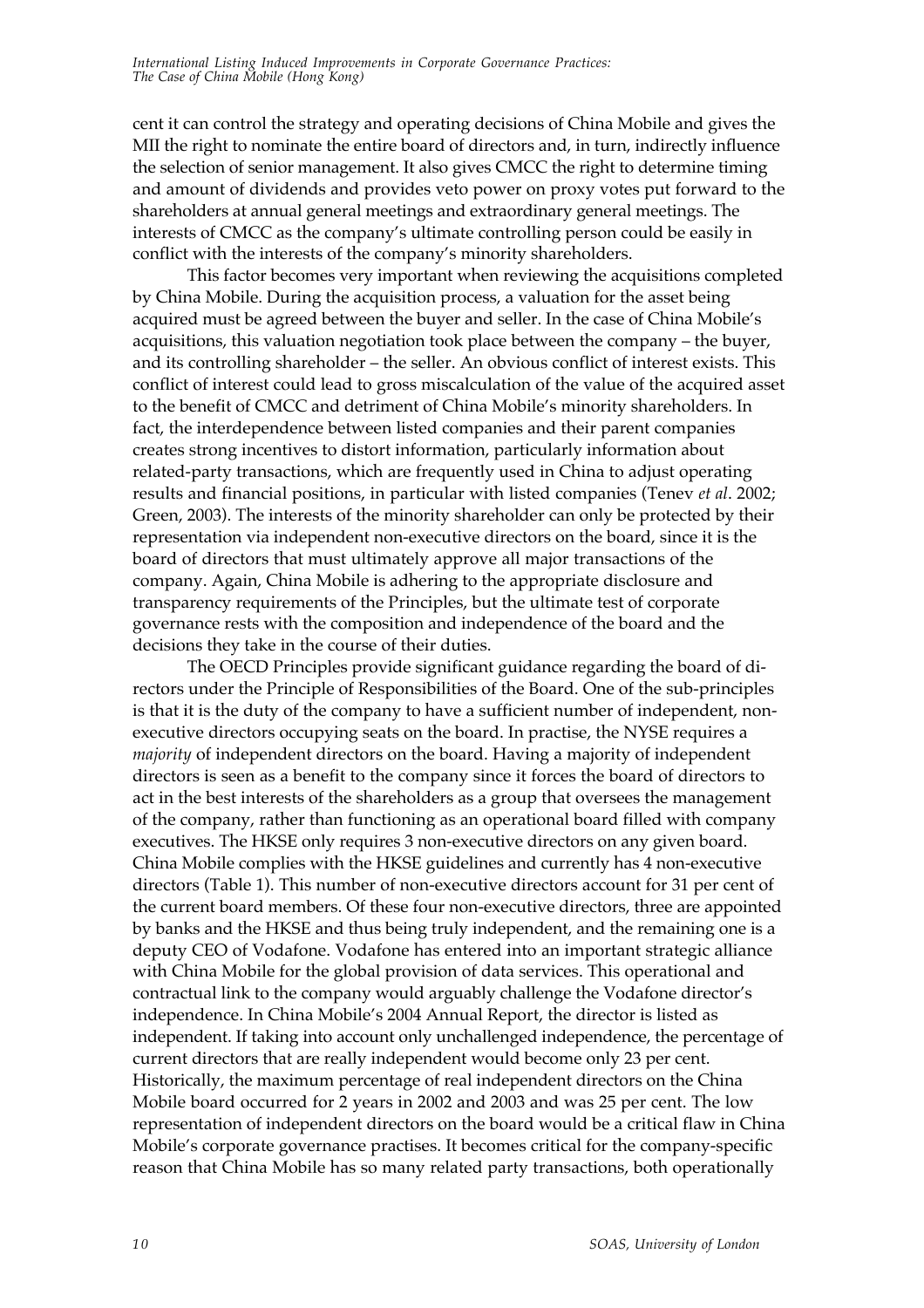and acquisition-related, for which the independent members of the board of directors must act as monitors.

|                                  | 1997 | 1998 | 1999         | 2000 | 2001 | 2002 | 2003 | 2004 |
|----------------------------------|------|------|--------------|------|------|------|------|------|
| Total number of directors        |      |      | 12           | 12   | 12.  | 12   |      |      |
| No of non-executive directors    |      |      |              |      |      |      |      |      |
| No of real independent directors |      |      |              |      |      |      |      |      |
| No of newly appointed directors  |      |      | $\mathbf{b}$ |      |      |      |      |      |

#### **Table 1. China Mobile's Board of Directors 1997 through 2004**

Source: Compiled from China Mobile 20f Filings (1997 to 2004).

At the time of IPO, the lack of independent directors can be explained in part by China mobile's business history. The company's origin of state-owned enterprise (SOE) did not require it to have any pre-existing outside investors prior to listing. Some other Chinese technology and telecoms firms listed on foreign exchanges such as Sina and LinkTone, both of which are listed on New York's NASDAQ stock market, started as private companies and raised finance from external sources as they grew. The result of private ownership origin was a board of directors that was comprised of interested, independent non-executives put in place by their venture capitalist firms prior to any public market listing. As an SOE, China Mobile was originally funded by the Chinese government and therefore had no need for directors who represented minority shareholder interests. Commencing at IPO and continuing thereafter, an outside investor should question the ability of an executive director of any previously state owned firm to understand director's responsibilities to minority shareholders with respect to rights protection, transparency, communications and the prudent use of capital (CLSA, 2004, p. 35). Prior to listing, these SOE executives had no experience in these matters. In these situations, the need for experienced nonexecutives to take a leading role in educating executive members on best practises is abundantly clear. However, acknowledging the need for independent directors and actually finding appropriate candidates are two separate matters. Recruiting appropriate non-executives to the board of Chinese companies is a recognized problem due to the small pool of qualified people in China (CLSA, 2004; Tenev *et al*., 2002). This situation is continually improving as more Asian firms attain listings overseas. In the case of China Mobile, the company should make it a priority to find strong independent directors to address the current imbalance in its board.

Non-executive directors are also essential to fulfilling other corporate governance requirements as set out in the Principles. In particular, the formation of three board subcommittees is recommended, which are the audit committee, the remuneration committee, and the nominations committee. China Mobile has formed all three committees in 1998, 2000 and 2002 respectively. As recommended, the directors that sit on these committees are only the non-executive directors and they are there to monitor company activities on behalf of the shareholders. Again, the small number of non-executive board members at China Mobile hampers the effectiveness of these committees by requiring each director to sit on every committee and spread their limited time amongst more required projects. The 2004 Survey of corporate governance conducted by CLSA (2004, p. 127) found that China Mobile displayed a "negative corporate governance differentiator" as compared to other Hong Kong listed firms. This differentiator took the form of a lack of perceived safeguards in the audit committee – a particularly worrying fact when considering the importance of the independent audit committee on reviewing the plethora of China Mobile's related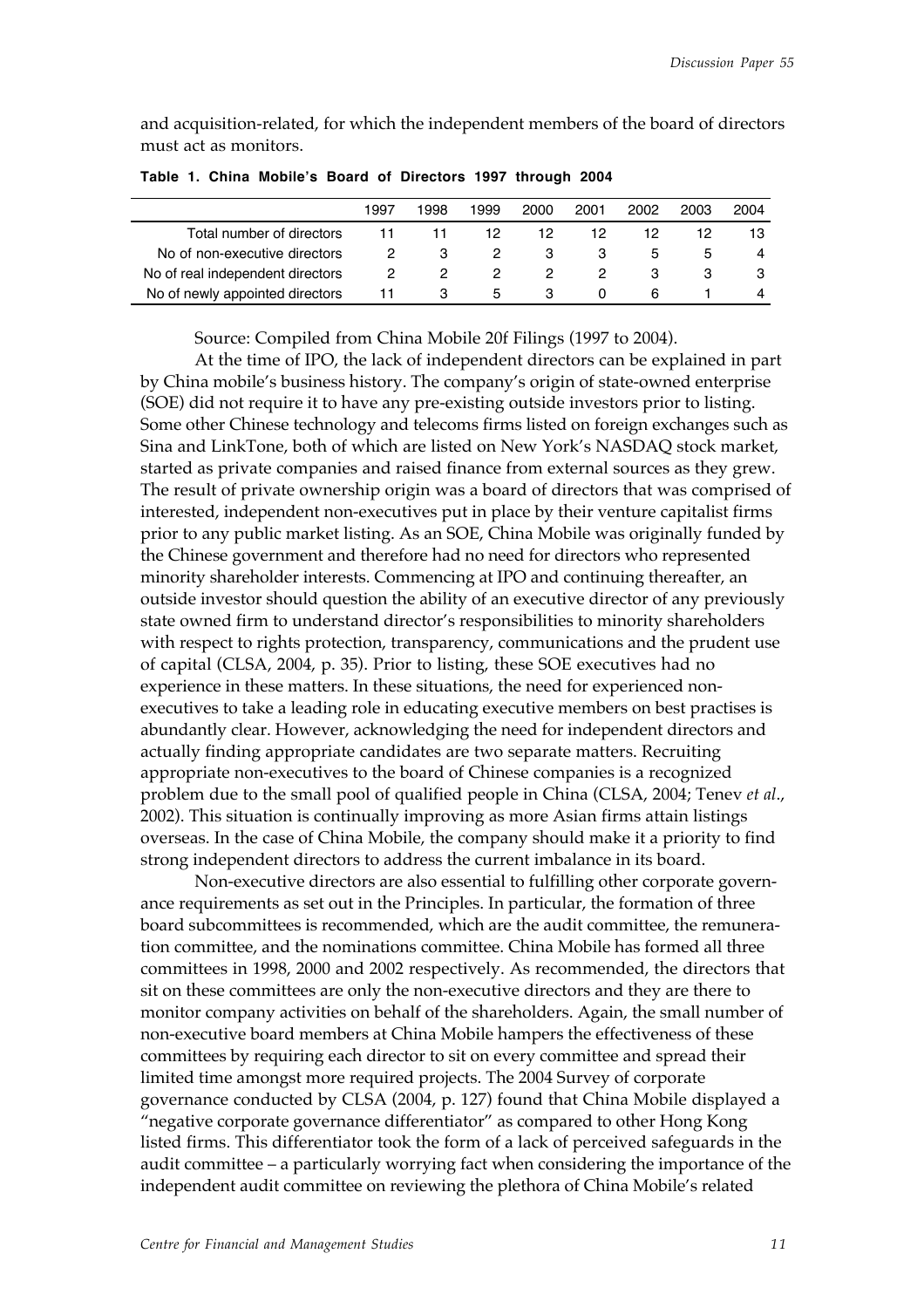party transactions. This fact had a serious negative impact on the company's ranking of corporate governance in the same report and was a contributing factor to it being highlighted on the list of companies that were failing some of the more important corporate governance test questions. This report put China Mobile in the third quartile of Hong Kong listed companies' corporate governance rankings. Considering the fact that McKinsey has estimated that investors are willing to pay an average premium of 25 per cent on a Chinese company's stock price for a well-governed company, a third quartile ranking should distress China Mobile's Board and current shareholders (Barton *et al*.).

Now let's consider the motivation of the Board of directors and key managers to represent shareholder interests. The principles of professionalism and ethics should be primary motivators for a director, however, often this is not enough to drive the director to make controversial statements in support of minority shareholders. The best way to ensure that the personal interests of the directors are aligned with the interests of the shareholders whom they represent is to make them minority shareholders themselves. This suggestion is made in this OECD Principle. At listing, China Mobile's directors and key executives held a total of 2,000 shares out of 11,780,788,000 shares outstanding (China Mobile 20f Filings 1997), a paltry proportion by any standards. The proportion of shares and options held by management has grown substantially since listing. Current China Mobile board directors hold 7.6 million options (at a variety of strike prices and exercise dates) accumulated over their years of service. The details of options held by non-executive directors are not disclosed and it is assumed that non-executive directors are compensated through the disclosed fees, salaries, allowances and benefits in kind, retirement scheme contributions, and performance related bonuses. On the matter of granting options to directors, China Mobile has augmented its options issuance so substantially in the past seven years that the abundance of options issued is deemed to be against shareholder's best interests as it significantly dilutes earnings per share (CLSA, 2004, p. 41). This development indicates that China Mobile has gone from having board members with little personal wealth at stake and therefore their interests being very poorly aligned with those of shareholders, to an over-issuance of options that are impacting shareholder returns. This situation exemplifies the need for balance and prudence when the board sanctions options granted to its members and other key employees. China Mobile has redressed its initial imbalance of director underparticipation in the company's stock and in so doing has become more aligned with the OECD recommendations. However, options over-issuance has now become a corporate governance issue for China Mobile in its own right.

# **6. Concluding Remarks**

On the whole, China Mobile has strived to comply with good principles of corporate governance since its listing in 1997. It has succeeded on some fronts and failed on others. In the area of Disclosure and Transparency, the company has taken great pains in outlining operating and regulatory structures and risks to its investor community and has a good track record of communications. The company has also worked hard to grant options to tie directors closer to minority shareholders. The outlined OECD Principles of equitable treatment of shareholders, rights of shareholders and the provision of a framework for effective corporate governance have been well followed by China Mobile. China Mobile is in the business of providing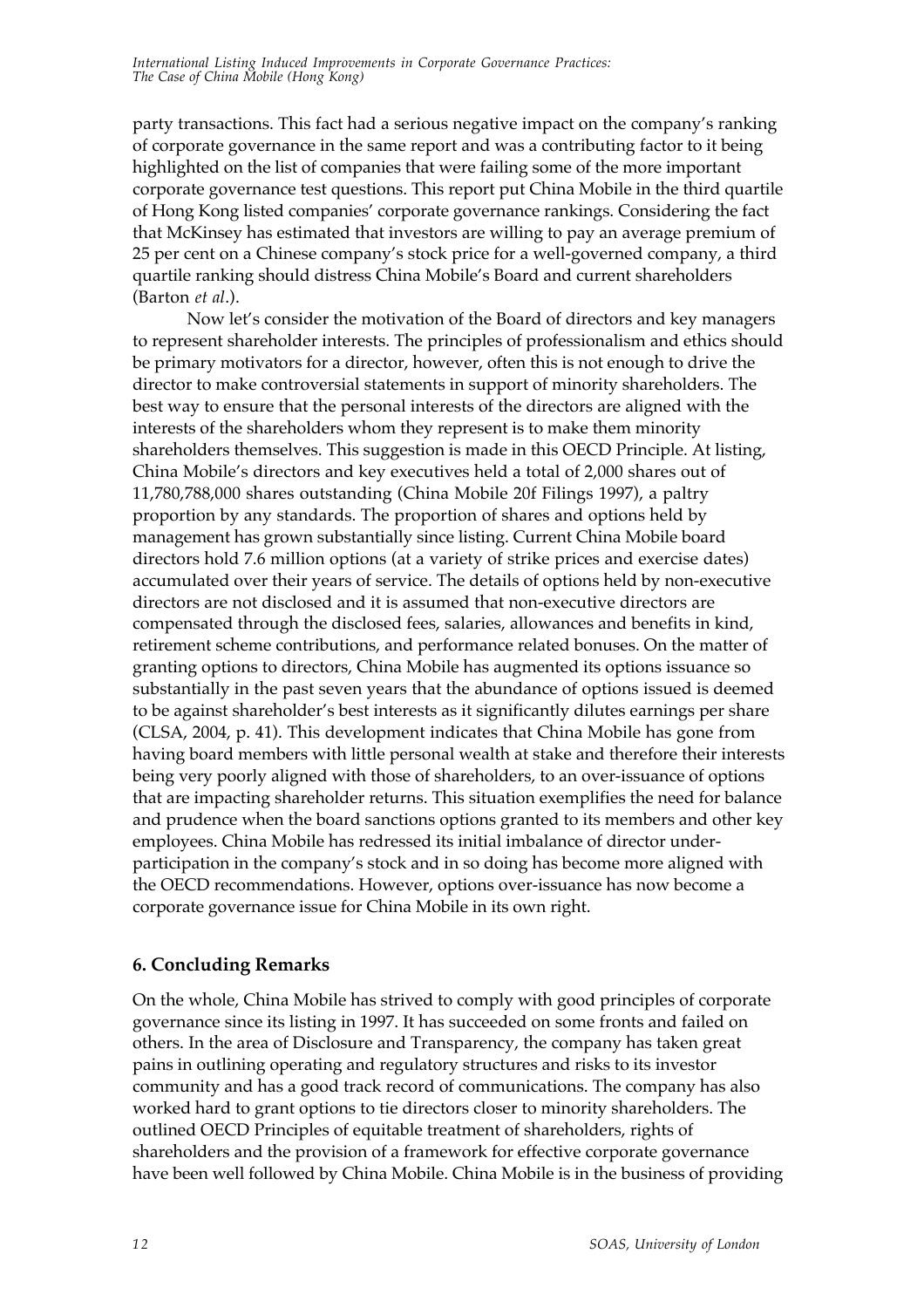mobile telephony services to the Chinese market. While the MII continues to own a majority stake in China Mobile, there will be an inordinate number of related party transactions in the company's day to day business. Seemingly, China Mobile has explained these transactions and been granted a waiver by the HKSE on specific disclosure of certain transactions it is required to conduct with its controlling shareholder. This waiver does not dispel the risks these transactions pose for the minority investor. In fact, it simply puts an increasing level of duty to minority shareholders on the shoulders of the board of directors, and specifically, the independent members of that board.

Herein lie the potential failures of corporate governance in China Mobile. The heightened responsibility of the independent non-executive directors is not reflected in the board composition. It can be argued that China Mobile's related party transactions alone make it a perfect example of a company that requires a board of directors with an independent majority. In practise, the board is comprised of only 23 per cent independent directors. As recently as 2001, this level was only 17 per cent. This level of independent director participation is not sufficient to monitor the complex transactions in which the minority shareholder is at risk of unfair treatment to the hands of the controlling shareholder. In particular, acquisition valuation is a dangerous task to leave unmonitored. All of the 29 acquisitions China Mobile have entered into in the last seven years have resulted in billions of US dollars in payments to its controlling shareholder and have strengthened the ability for that shareholder to maintain control of over 75 per cent of the outstanding China Mobile stocks. The outstanding growth in subscriber base, revenues and profits have left China Mobile on the analyst's buy list and have seen the stock price recover after a market-wide fall in technology and telecom stock prices. As long as this success is achieved in lockstep with good corporate governance and long-term shareholder protection, it is something to celebrate.

This review of China Mobile has highlighted flaws in some fundamental aspects of its corporate governance. This seemingly conflicts with the honours and awards granted to China Mobile by various bodies for its corporate governance excellence. Industry awards may not take into account the more detailed aspects of disclosure including related party transactions. Furthermore, they may choose to commend the "least spoiled apple" in the barrel of Asian listed company corporate governance. If this is the case, the awards may be well won by China Mobile. The discrepancy between this review and the prima facia reflection of the awards on China Mobile's corporate governance should in any event be of interest to China Mobile shareholders. It should serve to remind minority shareholders that they are the ultimate winners and losers in China Mobile's corporate governance ranking when the public markets price corporate governance factors into its stock price.

Corporate governance is a reflection of quality of management and nothing can deter mismanagement better than high levels of transparency (CLSA, 2004, p. 23). This holds true for companies around the globe. In comparison to their counterparts in more developed capital markets, Chinese companies have added challenges: the need to educate executive and non-executive board members, the frequent agency problems associated with the controlling shareholder who is also the government, the lower standards of corporate governance required by the regional stock exchanges, to name a few. In response to this, many companies choose to list on multiple markets via the ADR system as China Mobile has done. Asian firms that trade shares in the US have higher governance rankings, especially in countries with weak legal systems (Klapper,